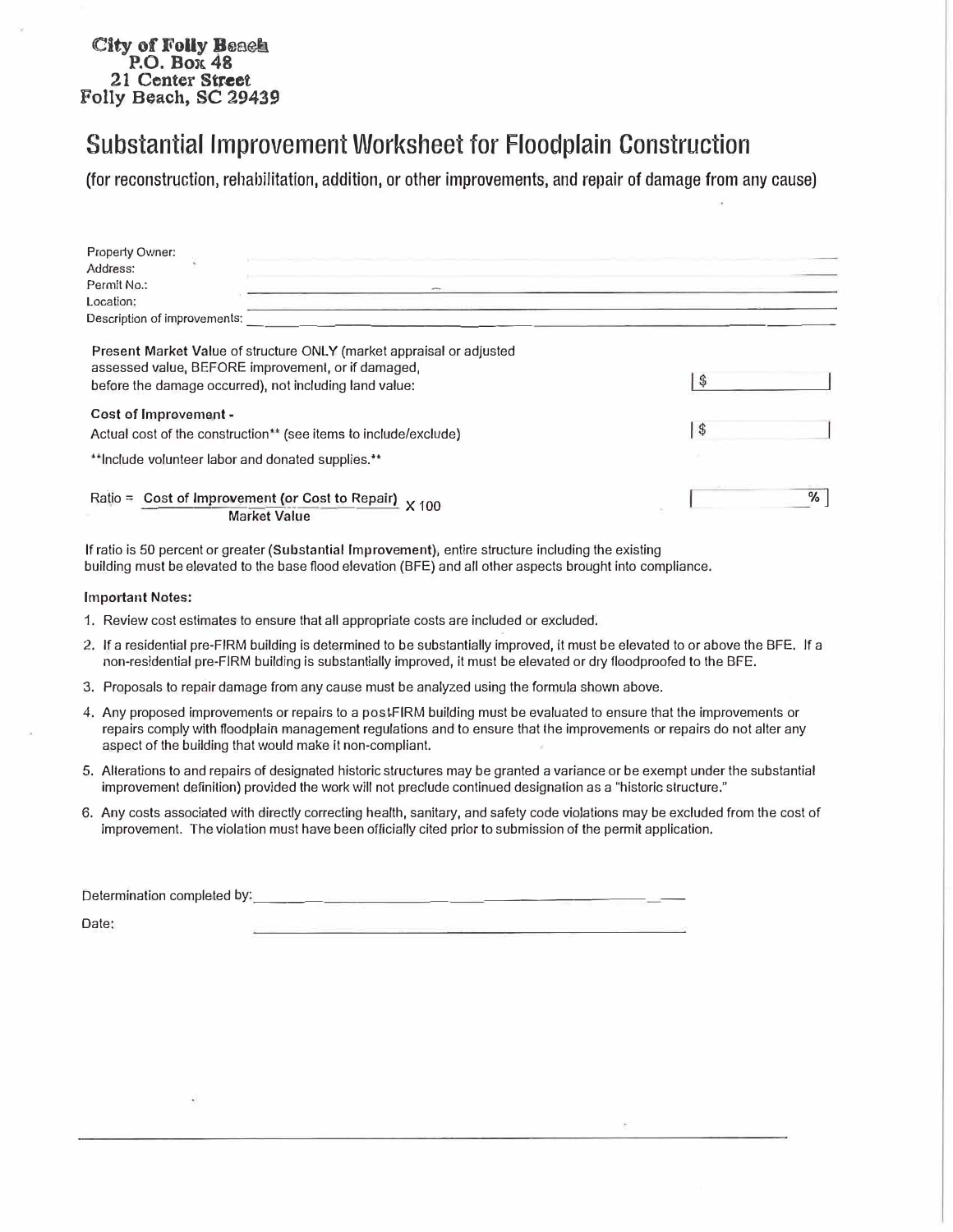#### City **of** Folly **Beacll P.O. Box 48 21 Center Street Folly** B\_each, **SC <sup>29439</sup>**

#### Contractor's Affidavit: Substantial Improvement or Repair of Substantial Damage

Property Address:

Parcel ID Number:

Owner's Name:

Owner's Address/Phone:

Contractor:

Contractor's License Number:

Date of Contractor's Estimate:

I hereby attest that I have personally inspected the building located at the above-referenced address and discussed the nature and extent of the work requested by the owner, including all improvements, rehabilitation, remodeling, repairs, additions, and any other form of improvement.

fied by the [  $^{\circ}$  COFB  $^{\circ}$  ] that are appropriate for the nature of the work. If the work is repair of to the [ COFB At the request of the owner, I have prepared a cost estimate for all of the improvement work requested by the owner and the cost estimate includes, at a minimum, the cost elements identi damage, I have prepared a cost estimate to repair the building to its pre-damage condition. I acknowledge that if, during the course of construction, the owner requests more work or modification of the work described in the application, that a revised cost estimate must be provided  $\cdot$ ], which will re-evaluate its comparison of the cost of work to the market value of the building to determine if the work is substantial improvement. Such re-evaluation may require revision of the permit and may subject the property to additional requirements.

I also understand that I am subject to enforcement action and/ or fines if inspection of the property reveals that I have made or authorized repairs or improvements that were not included in the description of work and the cost estimate for that work that were the basis for issuance of a permit.

Owner's Signature:

Date:

Notarized: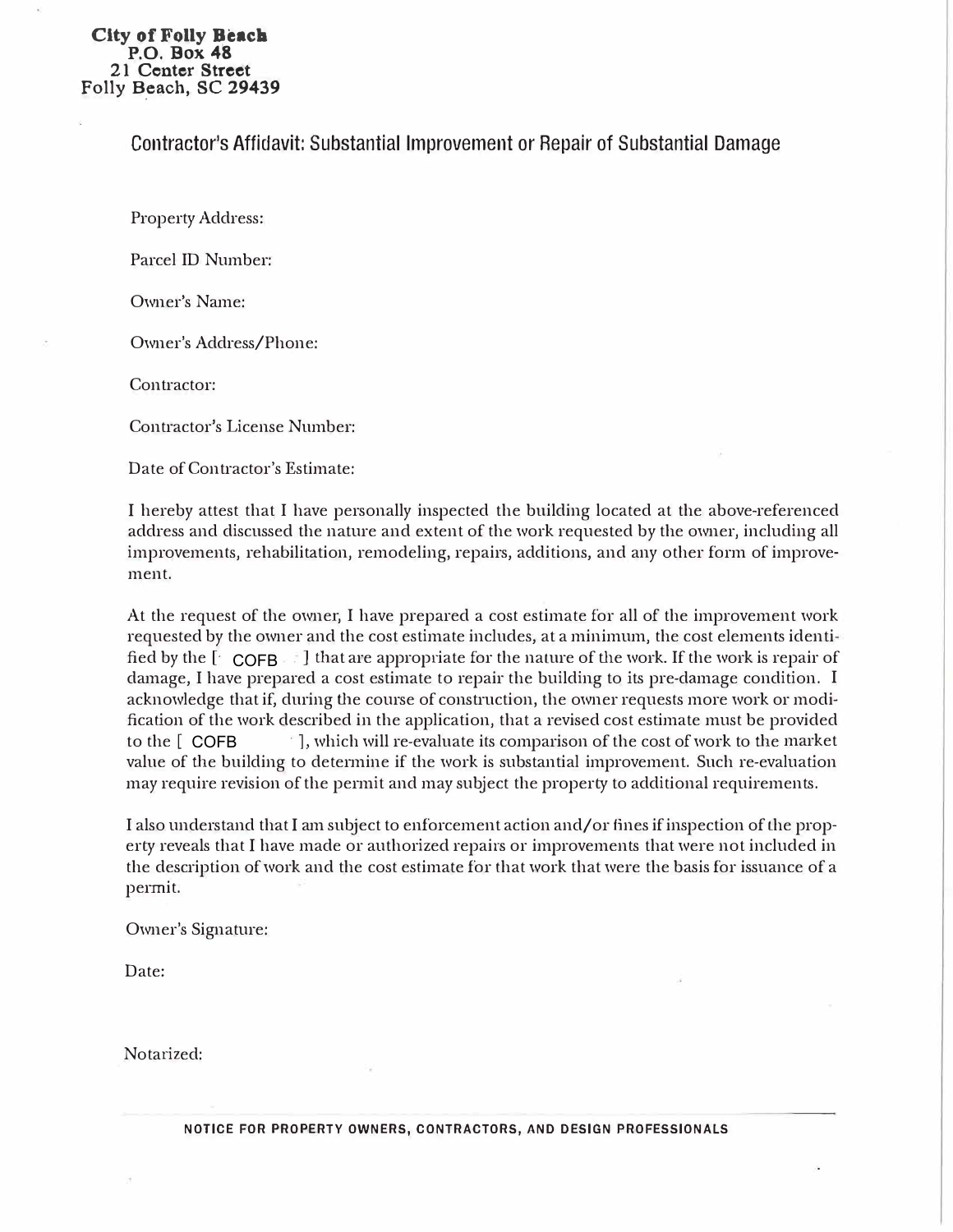Notice to Property Owners Page 7 of 10

### **City of Folly Beach P.O. Box 48 21 Center Street Folly Beach, SC 29439**

Permit Number: Address:

# *ESTIMATED COST OF RECONSTRUCTION/IMPROVEMENT*

|                                             | <b>COSTS</b>                      |                                                                            |                   |  |  |  |
|---------------------------------------------|-----------------------------------|----------------------------------------------------------------------------|-------------------|--|--|--|
| <b>ITEMS</b>                                | <b>LABOR</b>                      | <b>MATERIALS</b>                                                           | <b>TOTAL COST</b> |  |  |  |
| Concrete, Form, Etc.                        |                                   |                                                                            |                   |  |  |  |
| <b>Carpentry Material (rough)</b>           |                                   |                                                                            |                   |  |  |  |
| Carpentry Labor (rough)                     |                                   |                                                                            |                   |  |  |  |
| Roofing                                     |                                   |                                                                            |                   |  |  |  |
| <b>Insulation and Weather Strip</b>         | $\mathcal{L}^+$                   |                                                                            |                   |  |  |  |
| <b>Exterior Finish (Stucco)</b>             |                                   |                                                                            |                   |  |  |  |
| Doors, Windows and Shutters                 |                                   |                                                                            |                   |  |  |  |
| Lumber, Finish                              |                                   |                                                                            |                   |  |  |  |
| <b>Carpentry Labor, Finish</b>              |                                   |                                                                            |                   |  |  |  |
| Hardware, Finish                            |                                   |                                                                            |                   |  |  |  |
| Hardware, Rough                             |                                   |                                                                            |                   |  |  |  |
| Cabinets, Built-in                          |                                   |                                                                            |                   |  |  |  |
| Floor Covering (tile, rug)                  |                                   |                                                                            |                   |  |  |  |
| Plumbing<br>×.                              |                                   |                                                                            |                   |  |  |  |
| Shower/Tub/Toilet                           |                                   |                                                                            |                   |  |  |  |
| <b>Electrical</b>                           | ä.                                |                                                                            |                   |  |  |  |
| <b>Light Fixtures</b>                       |                                   |                                                                            |                   |  |  |  |
| Appliances, Built-in                        |                                   |                                                                            |                   |  |  |  |
| <b>HVAC</b>                                 |                                   |                                                                            |                   |  |  |  |
| Paint                                       |                                   |                                                                            |                   |  |  |  |
| <b>Overhead and Profit</b>                  |                                   |                                                                            |                   |  |  |  |
| (REQUIRED FIELD)                            |                                   |                                                                            |                   |  |  |  |
| <b>TOTAL</b>                                |                                   |                                                                            |                   |  |  |  |
| (Please attach any additional Information). |                                   |                                                                            |                   |  |  |  |
| <b>Contractor Name:</b>                     | the company of the company of the |                                                                            |                   |  |  |  |
| <b>Address:</b>                             |                                   | the control of the control of the control of the control of the control of |                   |  |  |  |
|                                             |                                   |                                                                            |                   |  |  |  |

September 5, 2008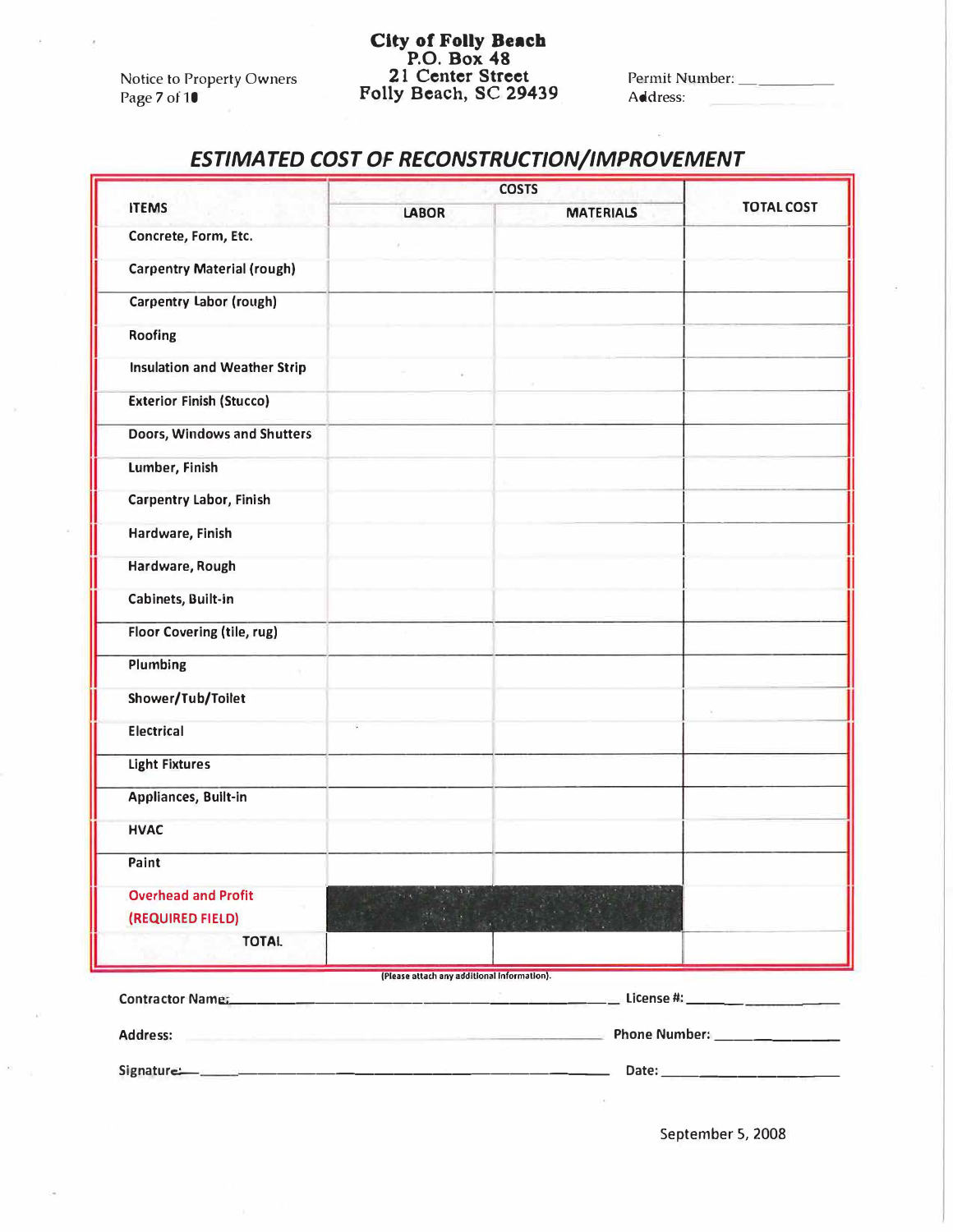Notice to Property Owners Page 9 of 10

### **City of Folly Beach P.O. Box 48 21 Center Street Folly Beach, SC 29439**

Permit Number: \_\_ \_ Address:

*Substantial Damage/Substantial Improvement* 

#### *Items to be Included*

**1.** *All Structural elements including:* 

- **Spread or continuous foundations footings and pilings**
- **Monolithic or other types of concrete slabs**
- **Bearing walls, tie beams and trusses**
- **Floors and ceilings**
- **Attached decks and porches**
- **Interior partition walls**
- **Exterior wall finishes (e.g. brick, stucco, or siding) including painting and decorative moldings**
- **Windows and doors**
- **Reshingling or retiling a roof**
- **Hardware**
- *2. All interior finishing elements including:* 
	- **Tiling, linoleum, stone, or carpet over subflooring**
	- **Bathroom tiling and fixtures**
	- **Wall finishes (e.g. drywall, painting, stucco, plaster, paneling, marble or other decorative finishes**
	- **Kitchen, utility and bathroom cabinets**
	- **Built-in bookcases, cabinets and furniture**
	- **Hardware**
- **3.** *All utility and service equipment including:* 
	- **HVAC equipment**
	- **Repair or reconstruction of plumbing and electrical services**
	- **Light fixtures and ceiling fans**
	- **Security systems**
	- **Built-in kitchen appliances**
	- **Central vacuum systems**
	- **Water filtration, conditioning or recirculation systems**
- 4. *Also:* 
	- **Labor and other costs associated with removing or altering undamaged building components to accommodate improvements or additions.**
	- **Overhead and profit**